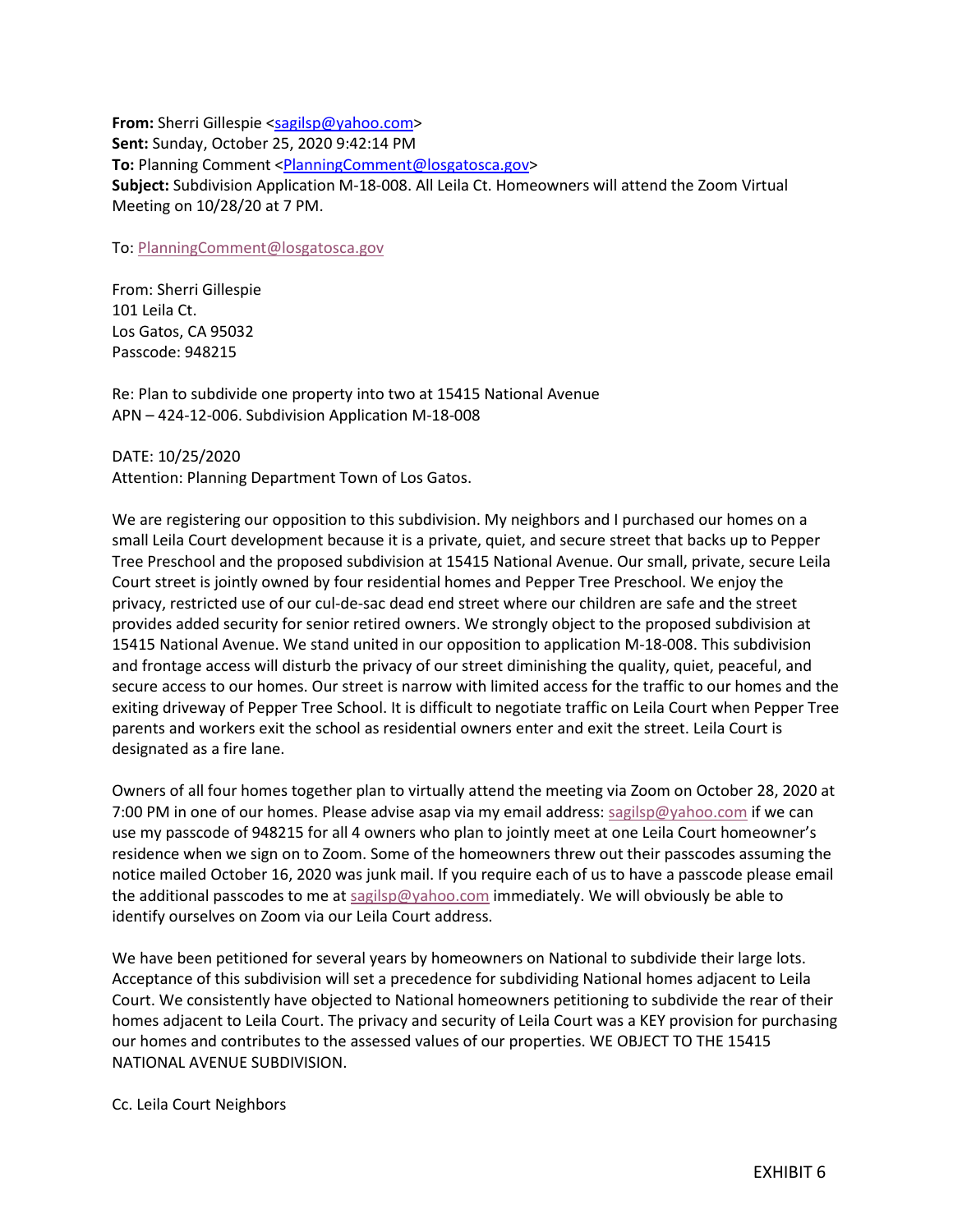**From:** Kurt Anderson <kanderson@andarchinc.com> **Sent:** Monday, October 26, 2020 1:41 PM **To:** sagilsp@yahoo.com **Cc:** Ramya Muddada <ramyamuddada@yahoo.com>; Sean Mullin <SMullin@losgatosca.gov> **Subject:** National Subdivision

Dear Sherri Gillespie:

I am in receipt of your email in opposition to the proposed subdivision and understand your concerns about noise and traffic.

I wanted to make it very clear to you and the rest of the owners on Leila Court that there will be no access from Leila Court to the proposed corridor lot, ever. The existing lot does not have any frontage on Leila Court and cannot legally access Leila Court because there is another piece of property between the National property and Leila Court. The only access can be from National Ave.

Once the subdivision is approved (if approved), we will have to go through a Site and Architectural approval process and during that process, we will insure that the residence will be designed to keep the same relationship that exists now, a rear yard facing towards Leila Court.

I hope this allays your concerns and if you have any questions, please call me.

Thanks,



## **Kurt B. Anderson, AIA, CGBP Principal**

Anderson Architects, Inc. 120 W. Campbell Ave. Suite D Campbell, CA 95008 (408) 371-1269 Office x 1261 (408) 370-1276 Fax (408) 202-5462 Cell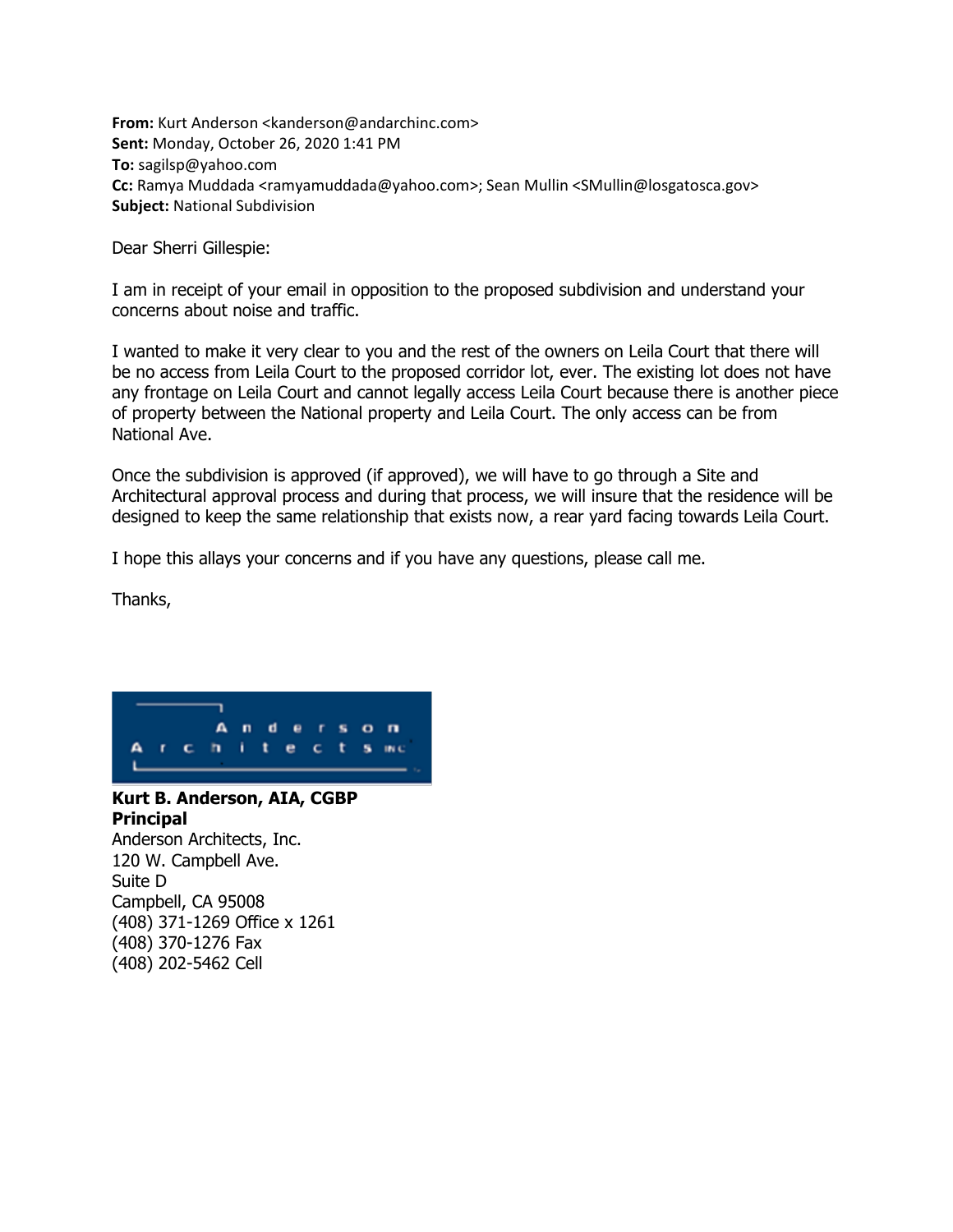**From:** Sherri Gillespie <sagilsp@yahoo.com> **Sent:** Monday, October 26, 2020 7:38 PM **To:** Sean Mullin <SMullin@losgatosca.gov> **Cc:** Kurt Anderson <kanderson@andarchinc.com> **Subject:** Re: Subdivision Application M-18-008. All Leila Ct. Homeowners will attend the Zoom Virtual Meeting on 10/28/20 at 7 PM.

October 26, 2020

Hello Mr. Mullin,

I am in receipt of your email dated October 26, 2020. I also received the attached email from Kurt Anderson today. Please confirm via an email to me whether or not his subdivision plans are consistent with his email declaration and that the proposed subdivision homes back yards only will face Leila Ct. Further that there will be no access or frontage that will have any noise or additional traffic to disturb Leila Court homeowners' private, peaceful, narrow, and secure street. Mr. Anderson states in his letter to me we can be assured there will NO IMPACT on our Leila Ct., community. If Mr. Anderson's email declaration to me is consistent with the Town of Los Gatos' planning department's interpretation of Mr. Anderson's plans please confirm via email as soon as possible the Town planning department agrees with his email declaration attached. I will give my neighbors copies of both your's and Mr. Anderson's emails. Please advise asap if there is a benefit or need for my Leila neighbors and me to attend the virtual meeting on October 28, 2020, to protect our interests in our Leila Ct. homes. The only thing I would add is there is a lot of traffic on National Avenue and when combined with construction access may add to further congestion of traffic on that busy street. I trust the planning department and Town of Los Gatos will assess the traffic impact on National during your review of the subdivision application M-18-008 to subdivide the property at 15415 National Avenue APN–424-12-006. We look forward to your timely confirmation that Mr. Anderson's declaration is in fact consistent with his plans. Contingent on your response my neighbors and I may not benefit or need to attend the virtual meeting on October 28, 2020. Thank you for your consideration and your pending response.

Sincerely, Sherri Gillespie, 101 Leila Ct., Los Gatos, CA 95032

C<sub>c</sub>: Architect Kurt Anderson Leila Ct. neighbor homeowners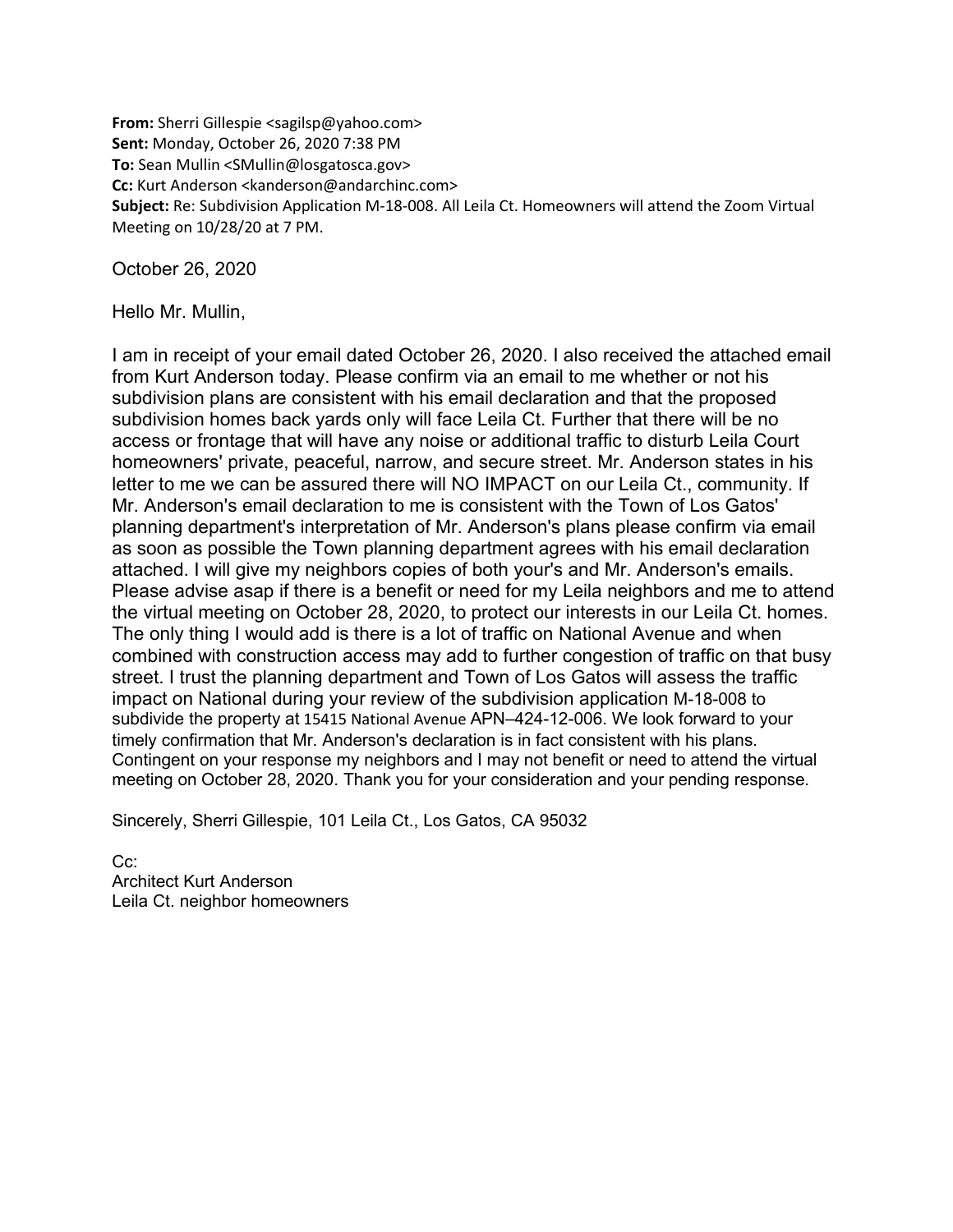**From:** Kurt B. Anderson <KAnderson@AndArchInc.com> **Sent:** Monday, October 26, 2020 9:07 PM **To:** Sherri Gillespie <sagilsp@yahoo.com>; Sean Mullin <SMullin@losgatosca.gov>; KAnderson@AndArchInc.com **Subject:** Re: Subdivision Application M-18-008. All Leila Ct. Homeowners will attend the Zoom Virtual Meeting on 10/28/20 at 7 PM.

Dear Sherri Gillespie:

Thank you for your response. You pointed out something in your email which is very important for me to address and that is Leila Court is a private street and most likely is maintained by a homeowners association.

If that is the case, no access can be granted without the Association's approval and we do not intend now or ever to make a formal request for access.

Please be assured we will only be accessing the two parcels from National Ave.

Thanks again,

## **Kurt B. Anderson, AIA, CGBP**

**Principal**

Anderson Architects, Inc.

120 W. Campbell Ave., Suite D

Campbell, CA 95008

[\(408\) 371-1269](tel:(408)%20371-1269) Office x 1261

[\(408\) 370-1276](tel:(408)%20370-1276) Fax

[\(408\) 202-5462](tel:(408)%20202-5462) Cell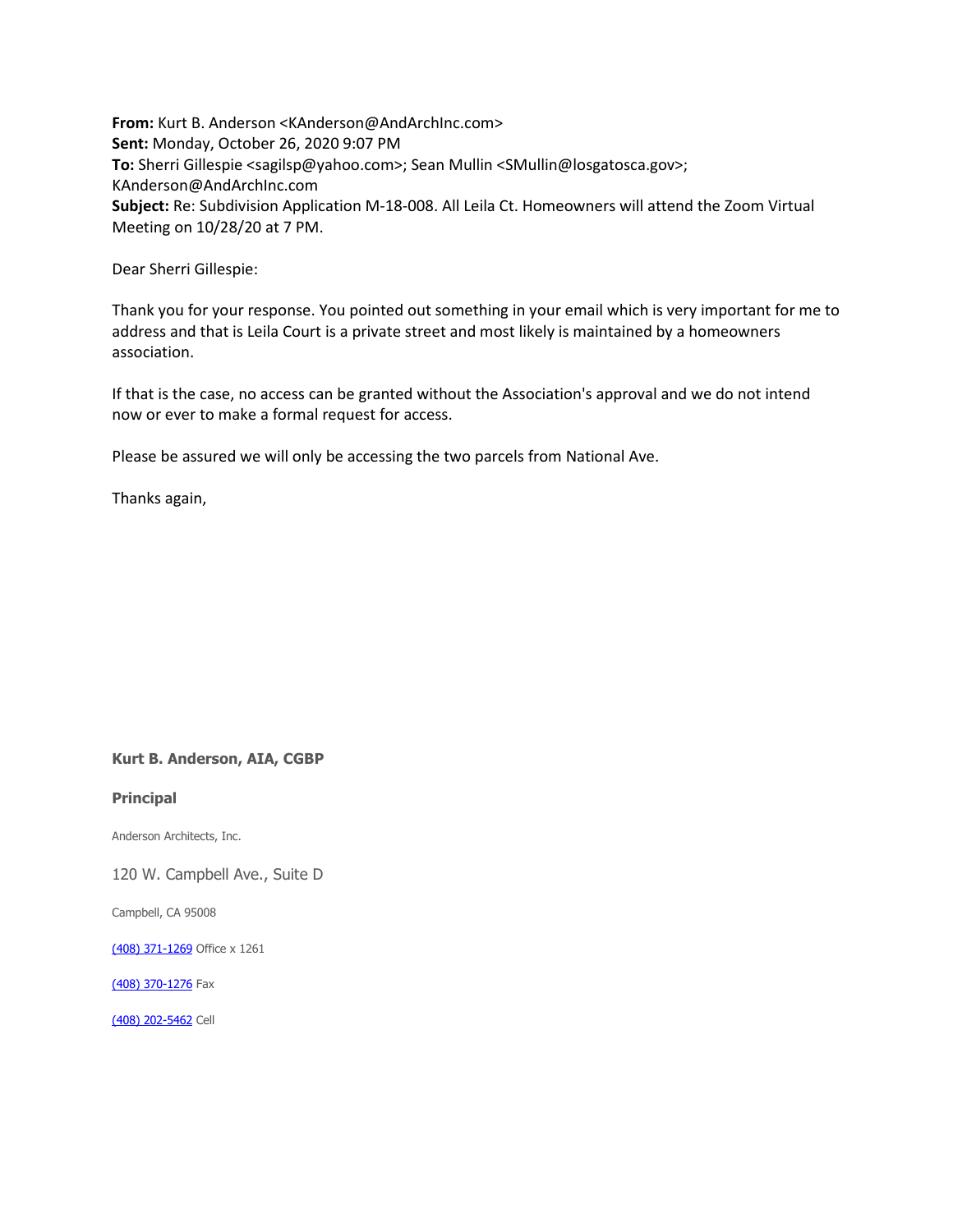**From:** Kurt Anderson <kanderson@andarchinc.com> **Sent:** Tuesday, October 27, 2020 9:03 AM **To:** 'Sherri Gillespie' <sagilsp@yahoo.com>; Sean Mullin <SMullin@losgatosca.gov> **Cc:** Ramya Muddada <ramyamuddada@yahoo.com> **Subject:** RE: Subdivision Application M-18-008. All Leila Ct. Homeowners will attend the Zoom Virtual Meeting on 10/28/20 at 7 PM.

Morning Sherri:

I have attached a parcel map of your subdivision and also the National proposed subdivision for your records.

It clearly indicates that the proposed subdivision has no access to Leila Court and also shows the access only from National Avenue.

On behalf of my client and myself, we greatly appreciate you taking the time to share your concerns with the Town. Your concerns and input will be addressed as we proceed through the process.

Thanks again,



**Kurt B. Anderson, AIA, CGBP Principal** Anderson Architects, Inc. 120 W. Campbell Ave. Suite D Campbell, CA 95008 (408) 371-1269 Office x 1261 (408) 370-1276 Fax (408) 202-5462 Cell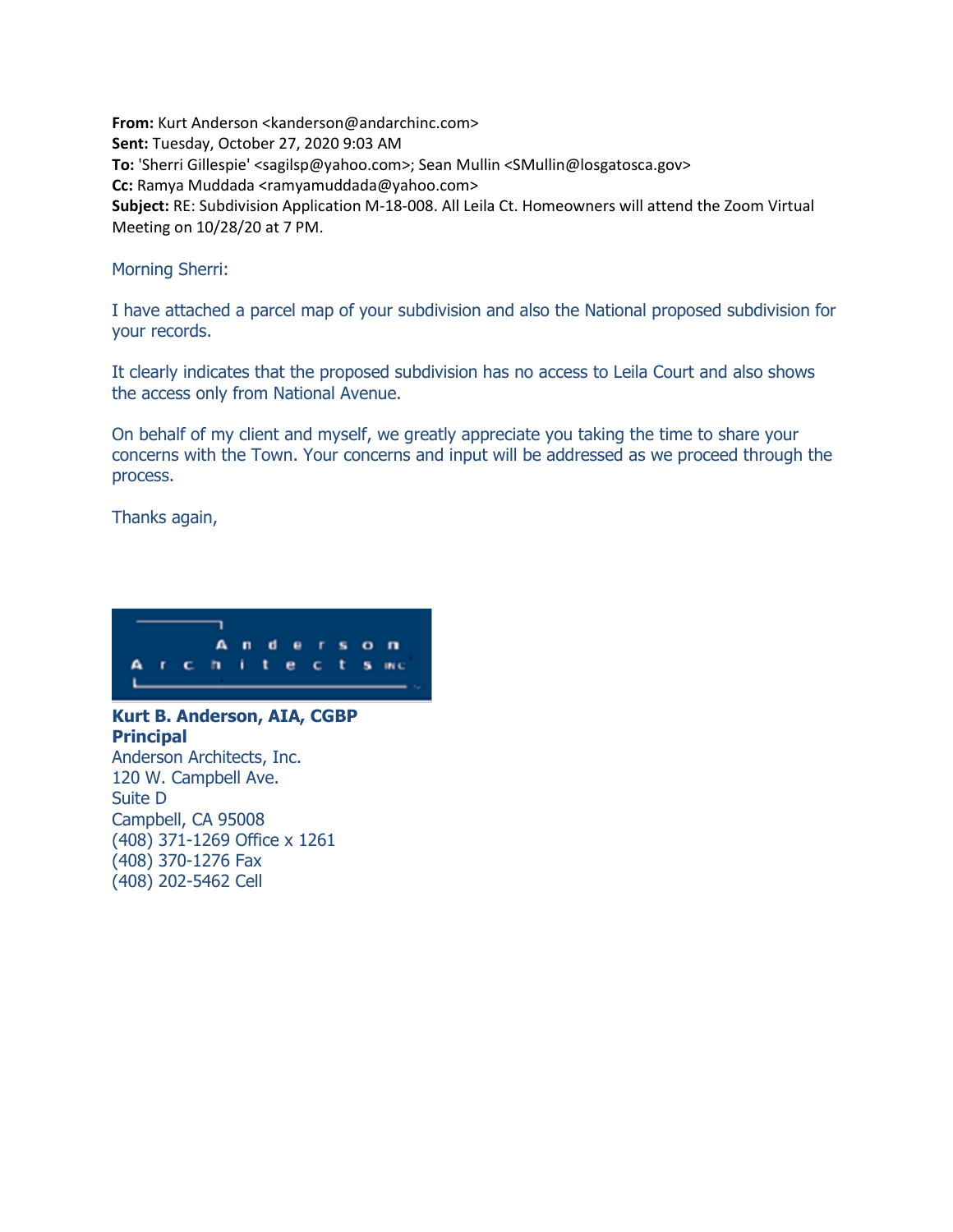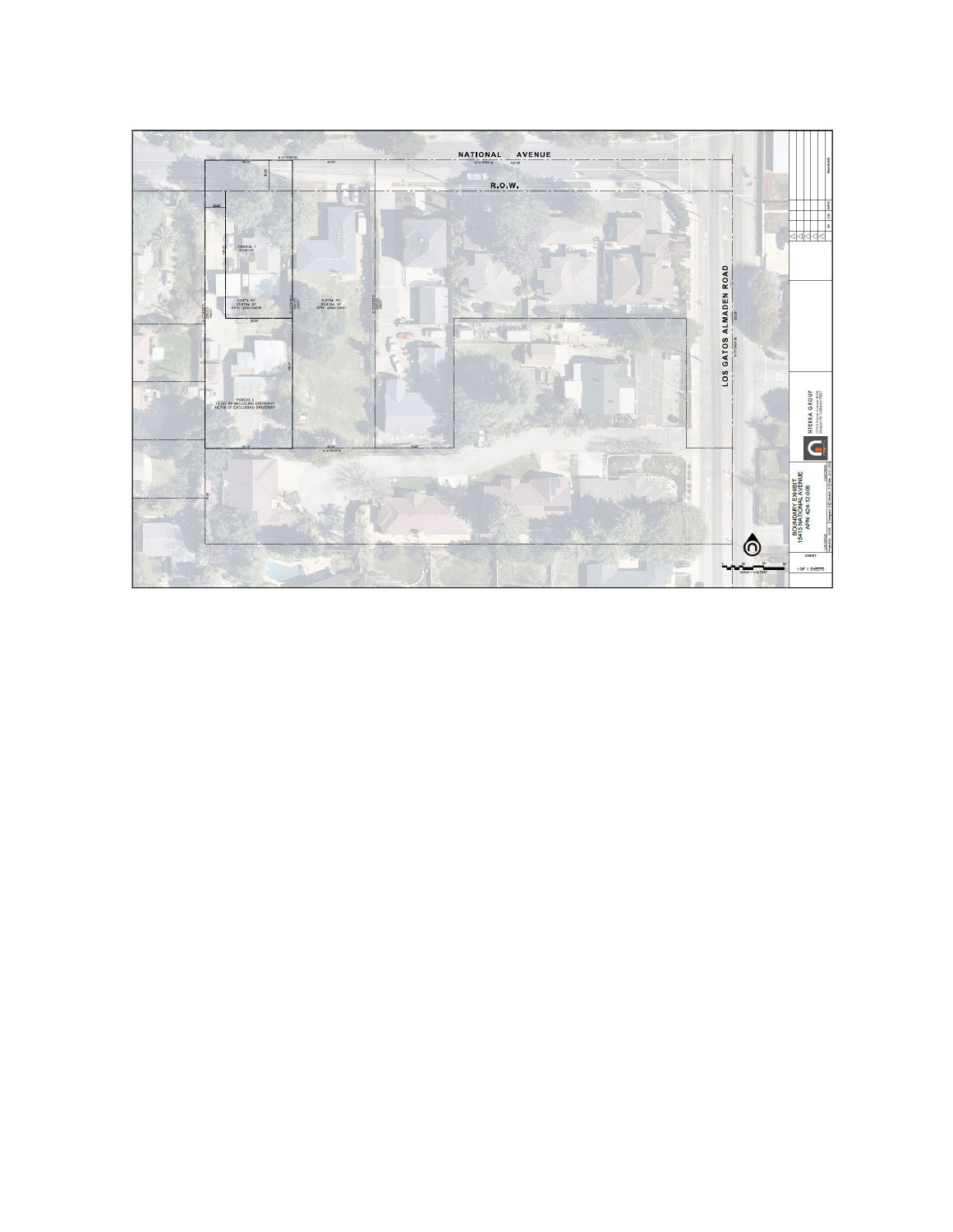**From:** Sean Mullin **Sent:** Tuesday, October 27, 2020 9:07 AM **To:** Sherri Gillespie <sagilsp@yahoo.com> **Cc:** Kurt Anderson <kanderson@andarchinc.com> **Subject:** RE: Subdivision Application M-18-008. All Leila Ct. Homeowners will attend the Zoom Virtual Meeting on 10/28/20 at 7 PM.

Dear Ms. Gillespie,

Thank you for your email. The property at 15415 National Avenue fronts National Avenue and does not have any frontage along Leila Ct (see map below). The property backs up to 113 Leila Ct and there is nothing in the file for this application that indicates there are any access rights for the subject property across 113 Leila Ct to the private road. Any access through 113 Leila Ct would require easement granted by the owner of 113 to the owner of the subject property. No such access is proposed under the subdivision application. The proposed subdivision would divide one lot into two. The proposed property to the west (rear) would be a corridor lot (sometimes referred to as a "flag lot") and would take access through a corridor leading out to National Avenue. The current subdivision application does not include a proposal for development. Future development of the proposed rear lot will require an Architecture and Site application, under which all details of access will be reviewed.



Please let me know if you have any other questions.